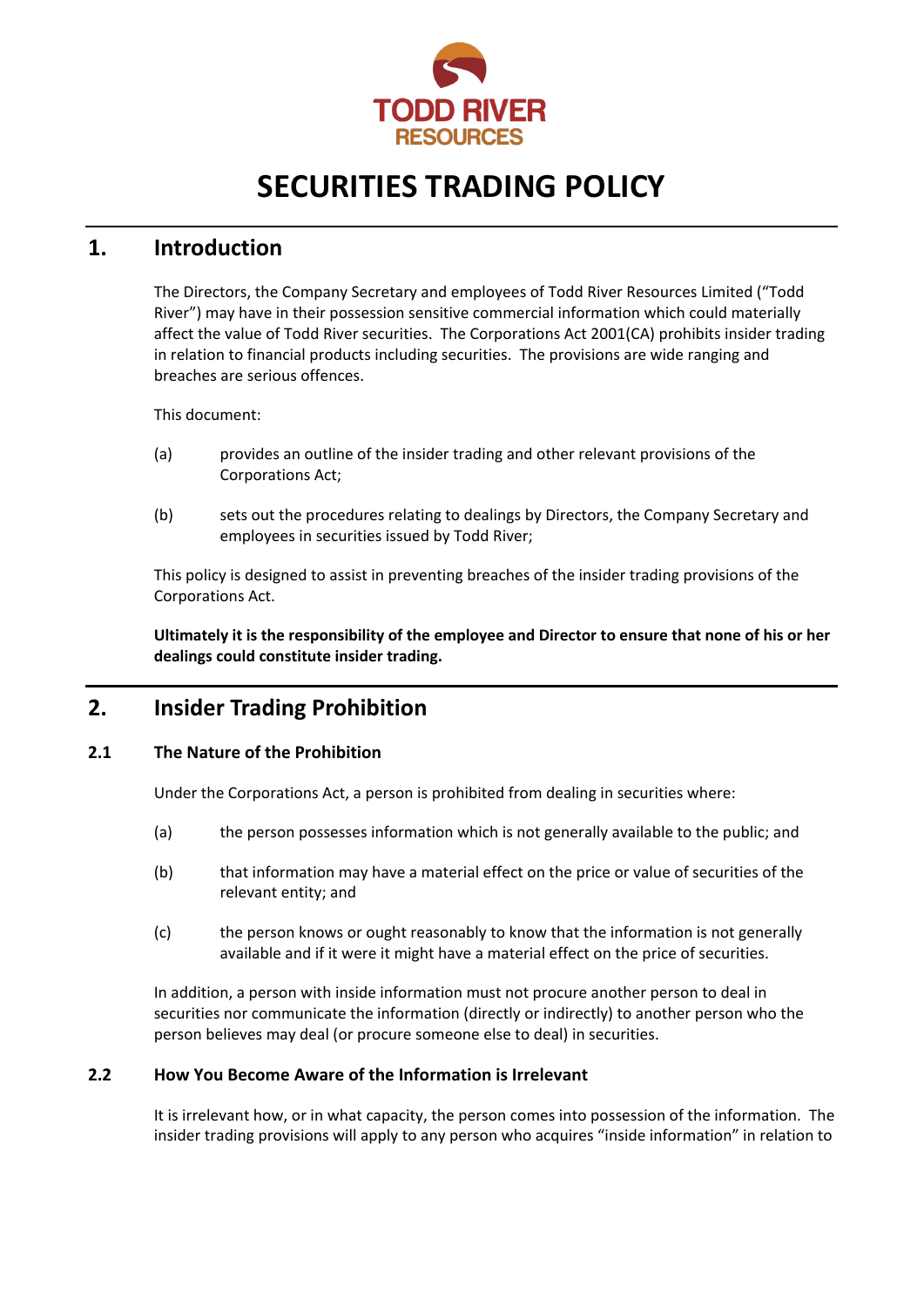Todd River securities no matter how, or in what capacity, the information came into their procession and dealing in Todd River securities is prohibited.

#### **2.3 What Does Information Include?**

For the purposes of the insider trading provisions of the *Corporations Act*, information is defined broadly and includes matters of supposition and other matters which are insufficiently definite to warrant being made known to the public. It also includes matters relating to the intentions of a person.

#### **2.4 Information that might Materially affect Price or Value?**

Means information that a reasonable person would expect to have a material effect on the price or value of Todd River securities. A reasonable person would be taken to expect information to have a material effect on price or value if the information would be likely to influence persons who commonly invest in securities whether or not to do so.

Examples of this type of information which might affect the price or value of Todd River securities include:

- (a) information relating to Todd River's tenements or exploration results;
- (b) proposed changes in capital structure, capital returns and buy backs;
- (c) information relating to Todd River's financial results;
- (d) the entering into or withdrawal from a joint venture, partnership, collaboration or other such arrangement;
- (e) a material acquisition, divestment or realisation of assets;
- (f) proposed dividends and share issues;
- (g) changes to the board;
- (h) proposed changes in the nature of the business of Todd River;
- (i) notification to Todd River of a substantial shareholding; and
- (j) any information required to be announced to the market pursuant to Listing Rule 3.1.

### **3. Dealing in Securities Issued by Todd River**

#### **3.1 When Dealing may occur**

(a) the Chairman must inform and receive approval from the Managing Director (or if not available or appointed, from another Director), prior to any dealing in Todd River's securities;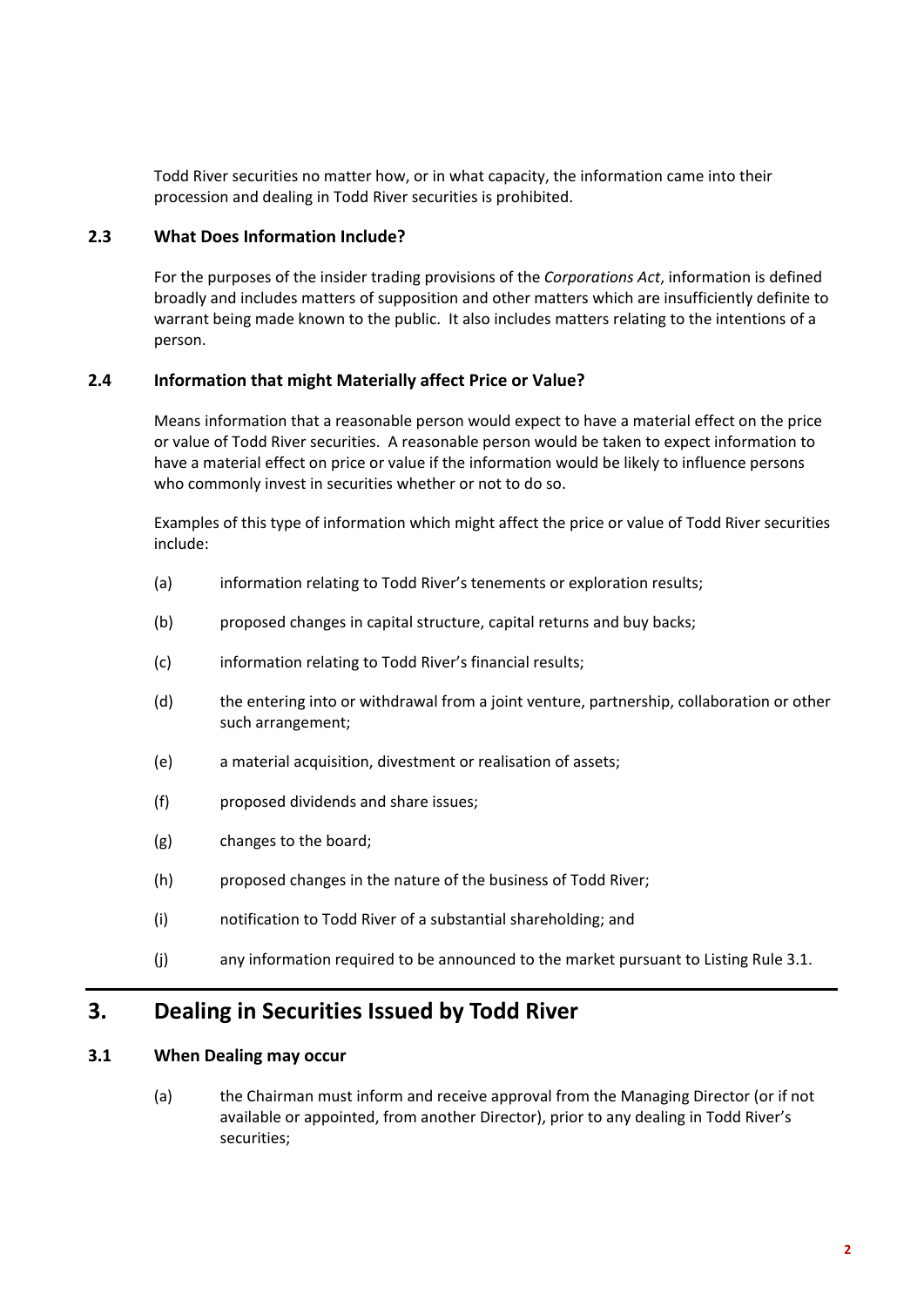- (b) the Managing Director if appointed must inform and receive approval from the Chairman (or if not available, from another Director), prior to any dealing in Todd River's securities;
- (c) a Director, (other than the Chairman and Managing Director), must inform and receive approval from the Chairman (or, if not available, the Managing Director, or, if neither are available, another director) prior to any dealing in Todd River's securities; and
- (d) Employees must inform and receive approval from the Managing Director (or, if not appointed or available the Chairman) prior to any dealing in Todd River's securities.

#### **3.2 When Dealing may not Occur**

- (a) Dealing must not occur if Directors, the Company Secretary or employees are in possession of price sensitive information, or where Todd River is in possession of price sensitive information, or if Todd River has notified the Director, the Company Secretary or employee that they may not buy or sell securities; and
- (b) Directors, the Company Secretary or employees may not buy or sell Todd River securities within the period commencing 5 days prior to and ending at close of trading on the day of release of:
	- **(i)** the half-yearly financial report to ASX;
	- **(ii)** the annual financial report to ASX; and
	- **(iii)** a prospectus for the offer of equity securities in or other capital raising by Todd River.

("**Closed Period**").

#### **3.3 Excluded Trading**

This Policy does not prohibit the following trading by a Director, the Company Secretary or employee:

- (a) transfers of securities already held into a superannuation fund or other saving scheme in which the Director, the Company Secretary or employee is a beneficiary;
- (b) transfers of securities where there is no change in beneficial ownership;
- (c) an investment in, or trading in units of, a fund or other scheme (other than a scheme only investing in the securities of the entity) where the assets of the fund or other scheme are invested at the discretion of a third party;
- (d) where a Director, the Company Secretary or employee is a trustee, trading in securities by that trust provided the Director, the Company Secretary or employee is not a beneficiary of the trust and any decision to trade during a Closed Period is taken by the other trustees or by the investment managers independently of the Director, the Company Secretary or employee;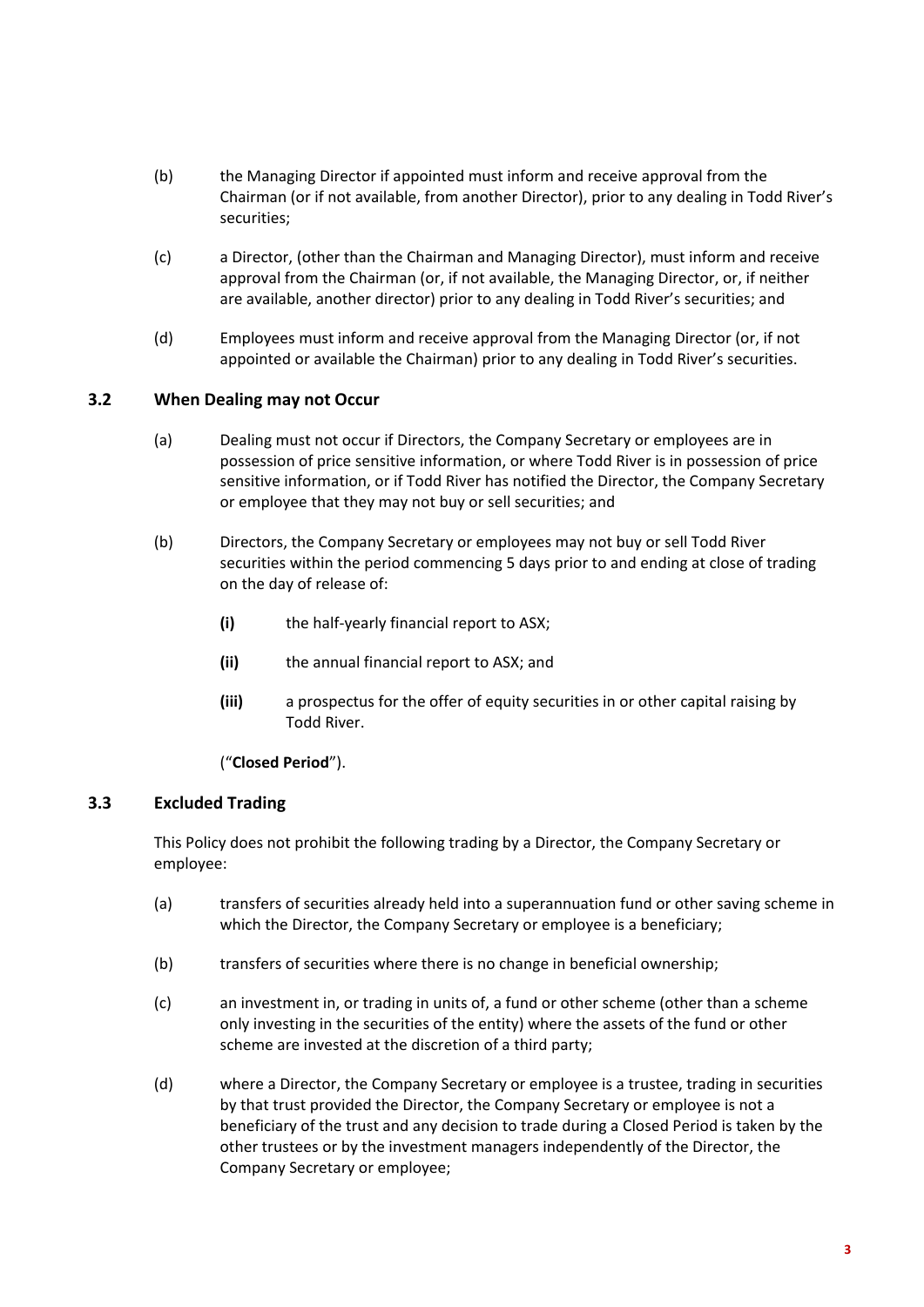- (e) undertakings to accept, or acceptance of, a takeover offer;
- (f) trading under an offer or invitation made to all or most of the security holders, such as, a rights issue, a security purchase plan, a dividend or distribution reinvestment plan and an equal access buy-back, where the plan that determines the timing and structure of the offer has been approved by the board. This includes decisions relating to whether or not to take up the entitlements;
- (g) the exercise (but not the sale of securities following exercise) of an option or a right, including under an employee incentive scheme, or the conversion of a convertible security, where the final date for the exercise of the option or right, or the conversion of the security, falls during a Closed Period; and
- (h) trading under a non-discretionary trading plan for which prior written clearance has been provided in accordance with procedures set out in the trading policy and where:
	- (i) the Director, the Company Secretary or employee did not enter into the plan or amend the plan during a Closed Period;
	- (ii) the trading plan does not permit the Director, the Company Secretary or employee to exercise any influence or discretion over how, when, or whether to trade; and
	- (iii) the entity's trading policy does not allow for the cancellation of a trading plan during a Closed Period other than in exceptional circumstances.
- (i) the issue of grant of securities by Todd River to a Director, the Company Secretary or employee where shareholder approval for the issue of the securities has been obtained and if inside information exists both Todd River and Director, the Company Secretary or employee are fully aware of the inside information.

#### **3.4 Director Requirement to Report to the Market**

Directors are required to provide details of all changes to their relevant interest in Todd River securities registered in the name of the Director or held on behalf of the Director, directly or indirectly. The details must be provided as soon as reasonably possible after the date of the change and in any event no later than three business days after the change or another time frame agreed with Company Secretary which allows for compliance with the listing rule obligations.

### **4. Related Parties and Relevant Interests**

The restrictions on dealings by Directors, the Company Secretary and employees are equally applicable to any dealings:

- (a) by their spouses or de facto spouses;
- (b) by or on behalf of any dependant under 18 years of age; and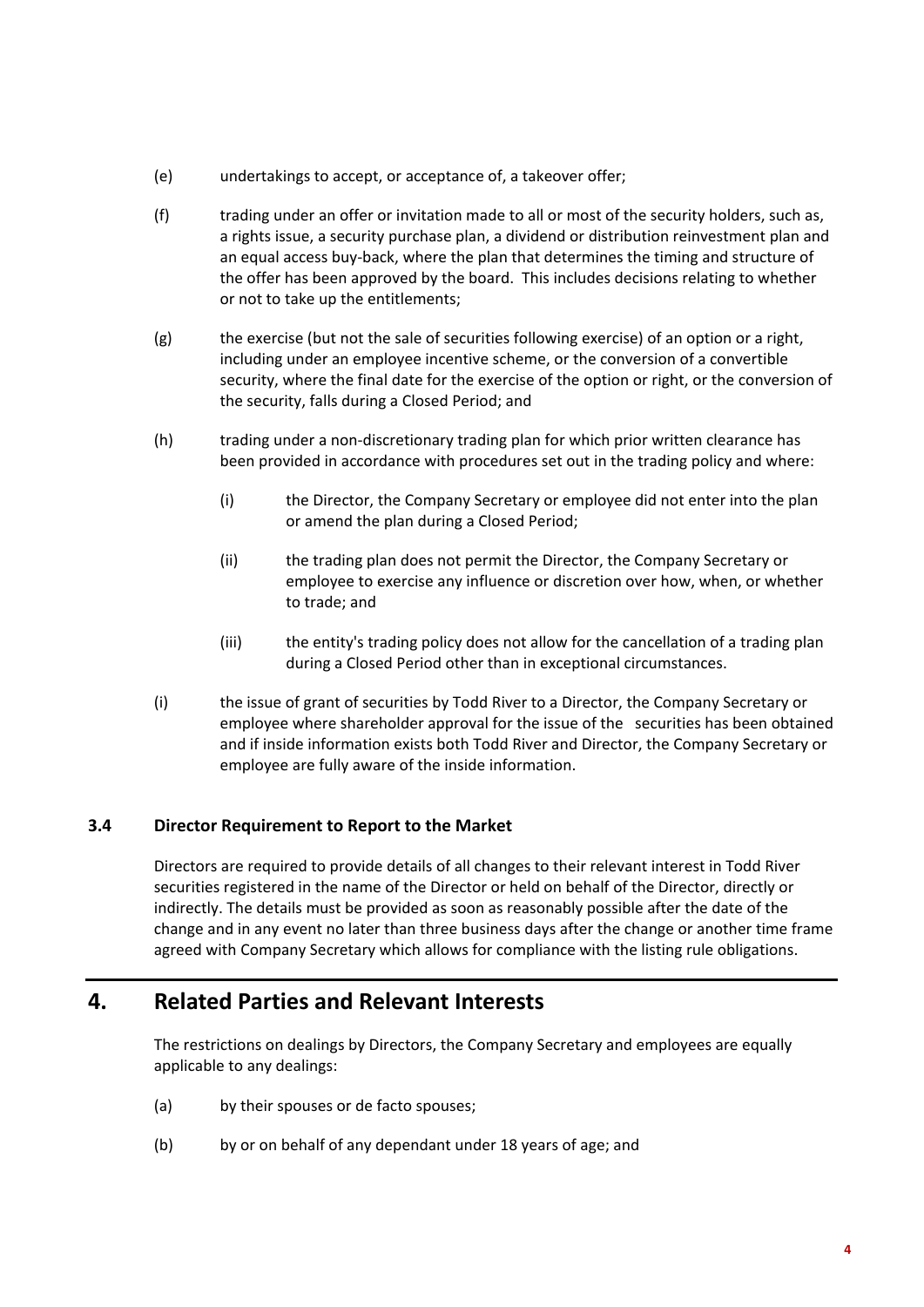(c) any other dealings in which, for the purposes of the Corporations Act, he or she is, or is to be treated as, interested. For example, if a Director, the Company Secretary or employee is a trustee of a trust and is also a beneficiary of the trust, the Director, the Company Secretary or employee must not trade in Todd River securities on behalf of the trust without reference to this policy.

It is the duty of the Director, the Company Secretary or employee to seek to avoid any such dealing at a time when he or she is himself or herself prohibited from dealing.

### **5. Dealing in Securities of other Companies**

Whilst dealing in securities in other listed companies is allowable, the prohibited conduct under the *Corporations Act* includes dealings in securities of Todd River as well as of other listed companies with which Todd River may be dealing (such as Todd Rivers joint venture partners, contractors or customers) where a Director, the Company Secretary or employee possesses "inside information" in relation to that other company.

That is, if you are aware of information that is not generally available but which, if it were generally available, a reasonable person would expect it to have a material effect on the price or value of a security, you should not deal in the securities of the companies that it affects. For example, where you are aware that Todd River is about to sign a major agreement with another company, you should not buy securities in either Todd River or the other company.

### **6. Breaching the Security Trading Policy**

A breach of the Securities Trading Policy by an employee is serious and may lead to disciplinary action, including dismissal in serious cases. It may also be a breach of the law. Insider trading is a criminal offence which is punishable by fines, imprisonment, or both, and may also lead to civil actions which may result in substantial penalties or compensation being awarded to persons suffering loss or damage due to the insider trading.

# **7. Exceptional Circumstances**

Except where there is a matter about which there is inside information in relation to Todd River's securities, the Chairman (or 2 Directors in the case of the Chairman) may give clearance during a Closed Period for a Director, the Company Secretary or employee to sell (but not buy) securities in exceptional circumstances.

The Director, the Company Secretary or employee seeking clearance to deal in the securities must outline in writing to the Chairman (or 2 Directors in the case of the Chairman) the circumstances of their severe financial hardship or as to why their circumstances are otherwise exceptional and that the proposed dealing in the securities is the only reasonable course of action available.

The Chairman (or 2 Directors in the case of the Chairman) will decide if exceptional circumstances exist and this decision will be final.